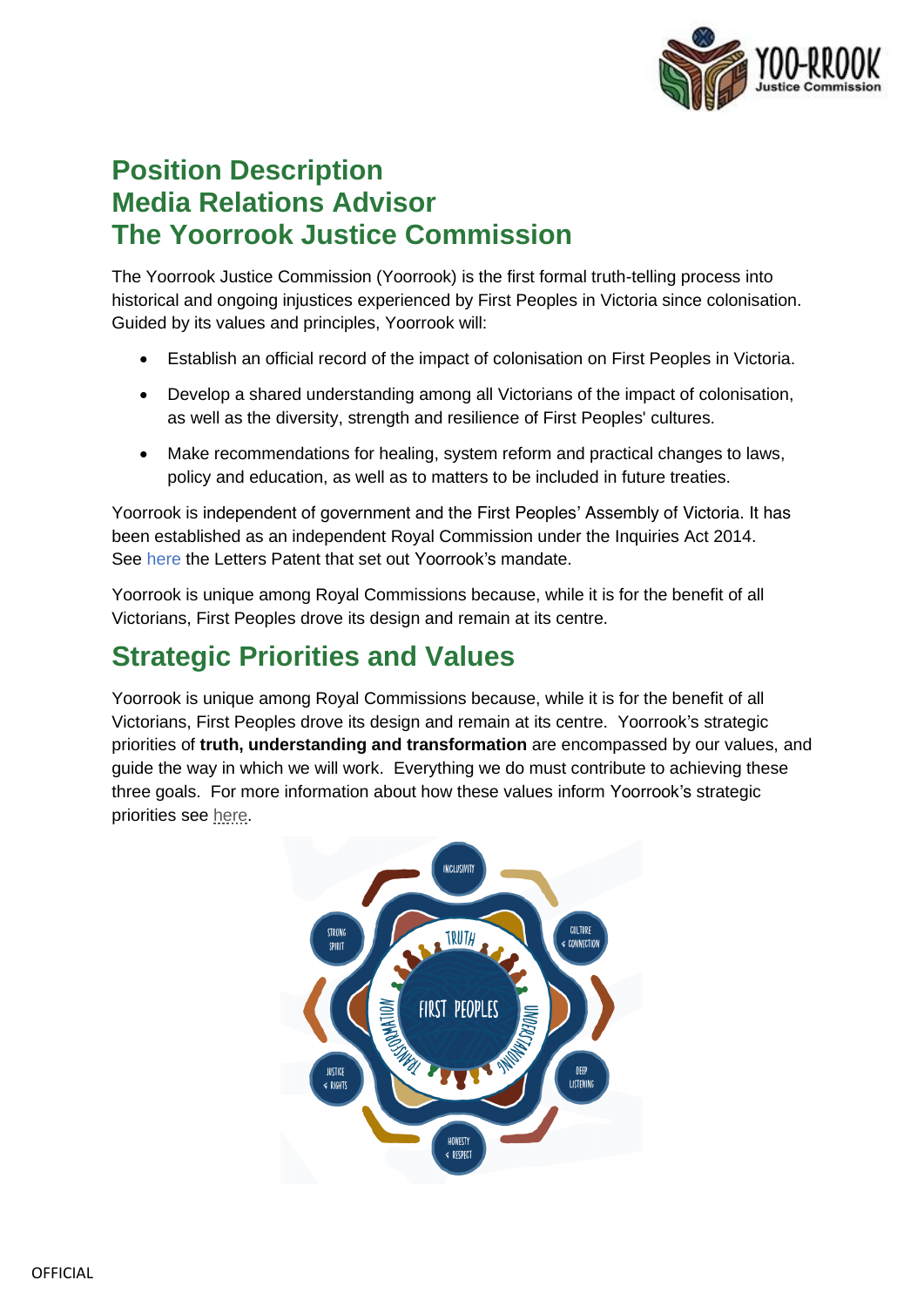

# **Position Summary**

Reporting to the Communications Manager and working collaboratively across Yoorrook, including with Commissioners, this position will be responsible for executing media strategies that drive awareness of and deep engagement with Yoorrook's inquiry, particularly with First Peoples and other key stakeholders.

You will play a crucial role in identifying, building, and maintaining strong working relationships with the media. You will use these relationships to deliver coverage of Yoorrook's work across print, radio, television, and online to amplify First Peoples' truth telling and increase engagement with key audiences.

You will help protect and promote Yoorrook's reputation and image through timely, strategic media engagement.

*Yoorrook's Letters Patent requires it to prioritise the employment of First Peoples. First Peoples are strongly encouraged to apply for all roles at Yoorrook.*

| <b>Classification</b> | VPS4                                                               |
|-----------------------|--------------------------------------------------------------------|
| Term                  | Fixed term until 28 June 2024                                      |
| <b>Salary Range</b>   | \$88,955 - \$100,930 plus 10% employer superannuation contribution |
| <b>Reports to</b>     | Manager, Communications                                            |
| Location              | Melbourne                                                          |

# **Key Accountabilities**

- 1. Implement media strategies that resonate with target audiences and support First Peoples' truth telling
- 2. Develop and implement plans to increase public awareness of Yoorrook's inquiry
- 3. Develop and coordinate media outreach activities including (but not limited to); writing and editing media releases, listings, speeches, fielding media enquiries, running media events and monitoring, evaluating and reporting on media coverage
- 4. Speech writing and preparation of Commissioners for major public engagements
- 5. Develop proactive and reactive issues/crisis management key messages and briefing notes, collaborating where required across the organisation
- 6. Develop media briefing notes for Commissioners as required
- 7. Foster and build strategic and successful stakeholder relationships with key media and external partners to support Yoorrook's goals
- 8. Collaborate and work closely with all staff to facilitate interconnections across the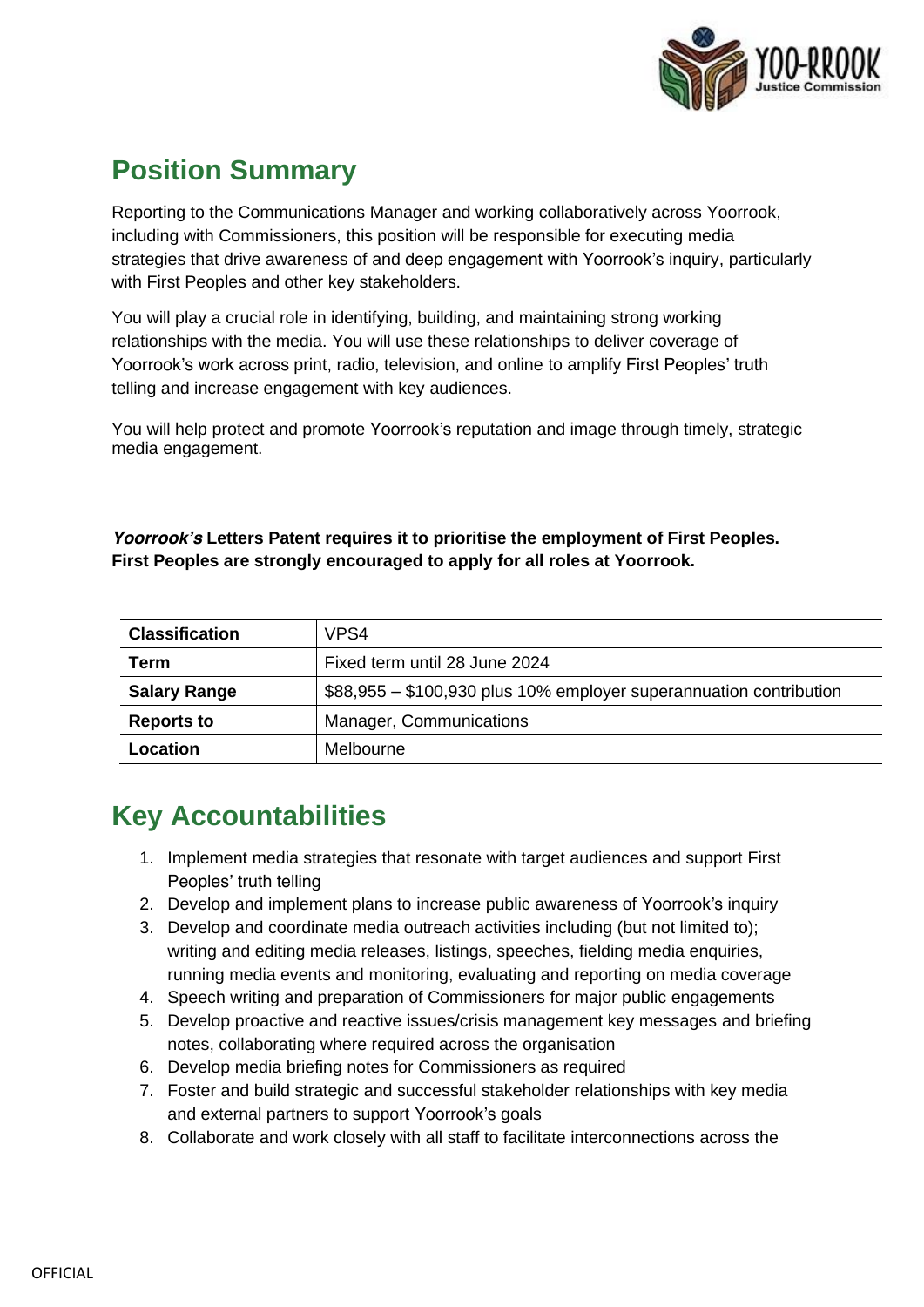

organisation and support achievement of Yoorrook's truth-telling objectives.

9. Actively contribute to a positive, collaborative and culturally safe organisational culture, supportive of innovation and continuous improvement in a dynamic environment.

### **Key selection criteria**

- Demonstrated media/journalism experience within a newsroom, government, public relations, or otherwise contentious and complex media environment
- Demonstrated specialist skills in writing speeches, media releases, briefing notes, Q&A, key messages and social content
- Proven experience pitching to and achieving media coverage across print, radio, television and online and demonstrated ability to effectively measure impact
- Proven ability to keep stakeholders informed about, and engaged with, a particular endeavour, while managing their expectations about outcomes
- Proven ability to identify and mitigate risk within a stakeholder-rich environment. Experience with crisis communications an asset

### **Additional information**

Please note that as the work of Yoorrook is unprecedented, the focus of roles may be subject to change to ensure Yoorrook can be responsive to First Peoples' needs and deliver on its mandate. We will be recruiting people who can adapt to and lead change.

#### **Yoorrook Commitment**

#### **Diversity and Equal Employment Opportunity**

We welcome applicants from a diverse range of backgrounds and experiences, including Aboriginal and Torres Strait Islander peoples, people from culturally and linguistically diverse (CALD) backgrounds, people who identify as LGBTIQA+, people with disability, as diversity and inclusion drives our success.

It is important to us that candidates with disability can participate equitably in the recruitment process. If you need assistance or adjustments to fully participate in the application or interview process or if you have any enquiries about diversity and inclusion at Yoorrook, please contact (03) 7017 3387.

#### **Supporting our employees balance their work and life commitments.**

The nature and scope of flexible options available will depend on the nature of the position. Applicants are encouraged to discuss flexible arrangements with the hiring manager during the recruitment process.

#### **Occupational health and safety responsibilities**

In the context of OHS policies, procedures, training and instruction, as detailed in Section 25 of the *Occupational Health and Safety Act 2004*, employees are responsible for ensuring they:

▪ Follow reasonable instruction